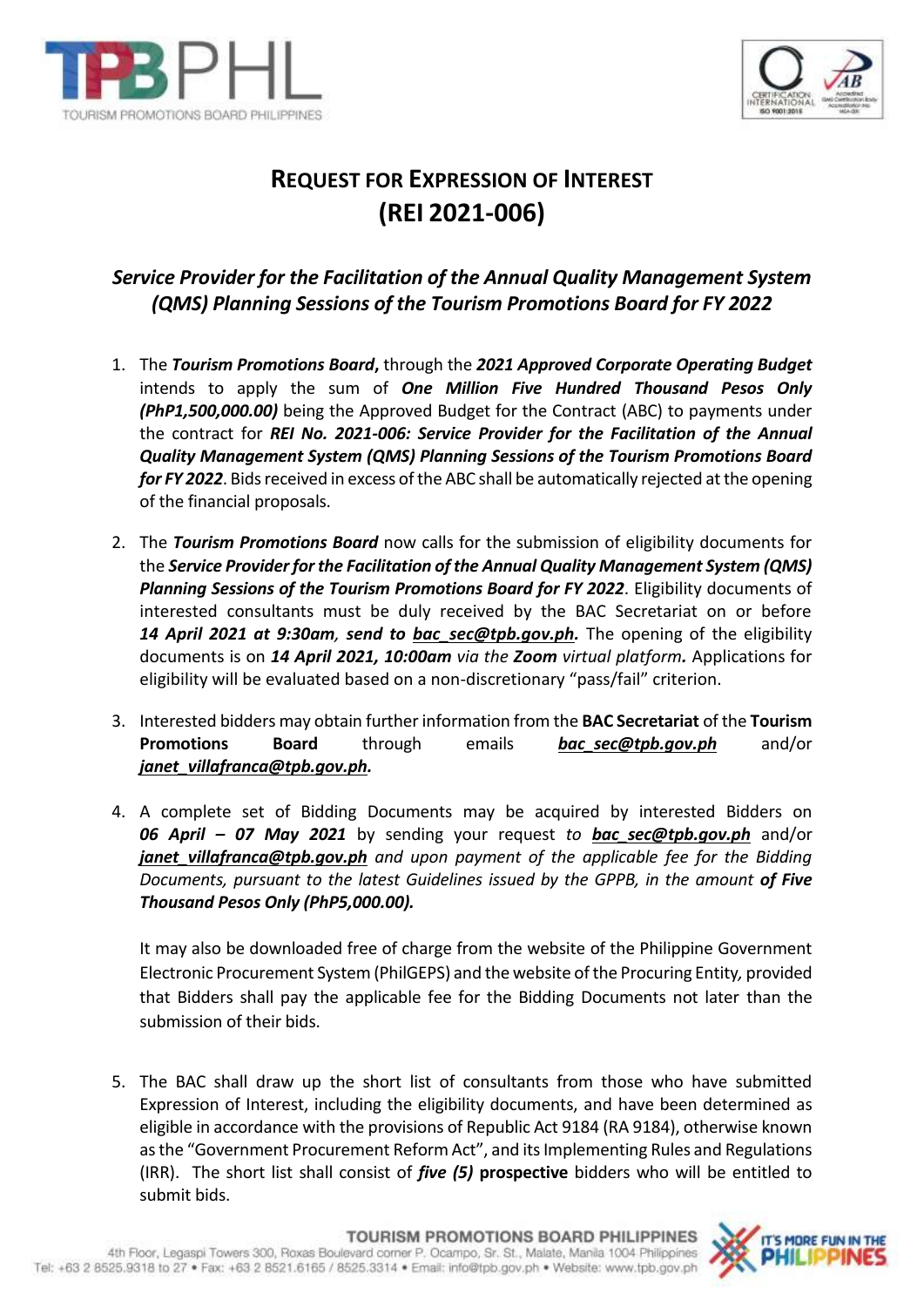6. The criteria and rating system for short listing are:

| <b>CRITERIA</b>                                                                                                                                                                                                                                                                                                                                                                                                                                                                                                                                                                                                                                 | Percentage<br>Weight |
|-------------------------------------------------------------------------------------------------------------------------------------------------------------------------------------------------------------------------------------------------------------------------------------------------------------------------------------------------------------------------------------------------------------------------------------------------------------------------------------------------------------------------------------------------------------------------------------------------------------------------------------------------|----------------------|
| ı.<br><b>APPLICABLE EXPERIENCE OF THE</b>                                                                                                                                                                                                                                                                                                                                                                                                                                                                                                                                                                                                       | 50%                  |
| <b>CONSULTANT/CONSULTING FIRM</b>                                                                                                                                                                                                                                                                                                                                                                                                                                                                                                                                                                                                               |                      |
| a. Expertise in Annual Planning Facilitation within the last five<br>(5) years<br>With more than 5 years of experience (30%)                                                                                                                                                                                                                                                                                                                                                                                                                                                                                                                    | 30%                  |
| With 5 years of experience (25%)<br>With less than 5 years of experience (0%)                                                                                                                                                                                                                                                                                                                                                                                                                                                                                                                                                                   |                      |
| b. Successful implementation of similar projects within the<br>last five (5) years                                                                                                                                                                                                                                                                                                                                                                                                                                                                                                                                                              | 20%                  |
| At more than three (3) facilitated Annual Planning<br>within the government sector and more than two (2)<br>within the private sector (20%)<br>At least three (3) facilitated Annual Planning within<br>$\bullet$<br>the government sector and at least two (2) within the<br>private sector (15%)                                                                                                                                                                                                                                                                                                                                              |                      |
| similar<br>projects<br>implemented<br>within<br>the<br>No<br>government sector (0%)                                                                                                                                                                                                                                                                                                                                                                                                                                                                                                                                                             |                      |
| II. Qualifications of the Facilitator/Principal and Key Personnel<br>to be Assigned to the Project                                                                                                                                                                                                                                                                                                                                                                                                                                                                                                                                              | 30%                  |
| a. Adherence to qualification of Key Personnel based on<br>item VIII no. 3<br>More than three (3) years recent experience in<br>٠<br>conducting and facilitating/assisting similar planning<br>workshops and meetings in private and government<br>sector (30%)<br>With at least three (3) years recent experience in<br>$\bullet$<br>conducting and facilitating/assisting similar planning<br>workshops and meetings in private and government<br>sector (25%)<br>Less than three (3) years recent experience in<br>conducting and facilitating/assisting similar planning<br>workshops and meetings in private and government<br>sector (5%) | 30%                  |
| III. Current Workload relative to Capacity                                                                                                                                                                                                                                                                                                                                                                                                                                                                                                                                                                                                      | 20%                  |
| The consultant/consulting firm is currently handling a<br>maximum of 10 projects.<br>Currently handling 5 or less projects (20%)<br>Currently handling 6-10 projects (15%)<br>Currently handling more than 10 projects (0%)                                                                                                                                                                                                                                                                                                                                                                                                                     | 20%                  |
| <b>TOTAL</b>                                                                                                                                                                                                                                                                                                                                                                                                                                                                                                                                                                                                                                    | 100%                 |
| <b>Factor Rating</b>                                                                                                                                                                                                                                                                                                                                                                                                                                                                                                                                                                                                                            |                      |